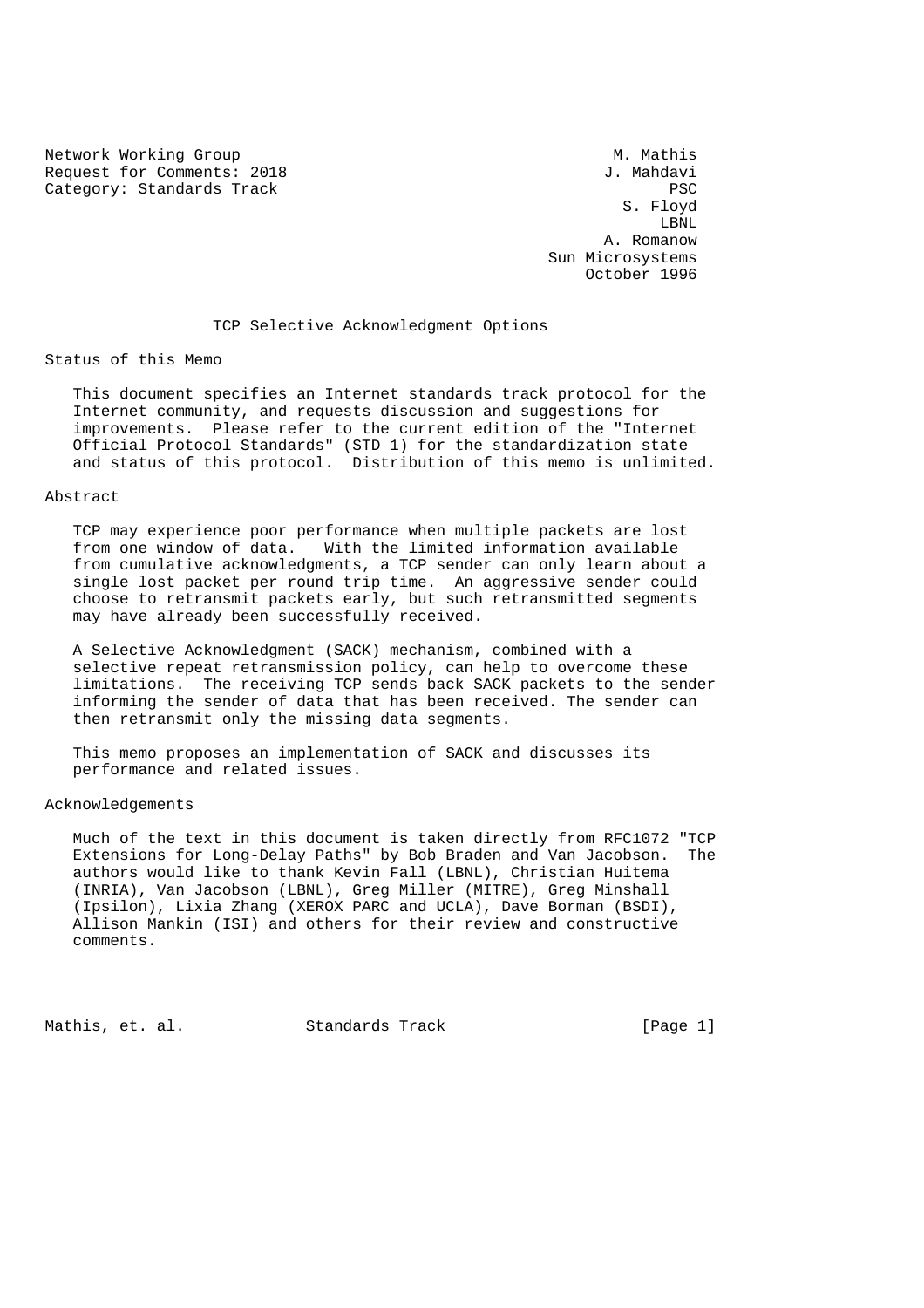### 1. Introduction

 Multiple packet losses from a window of data can have a catastrophic effect on TCP throughput. TCP [Postel81] uses a cumulative acknowledgment scheme in which received segments that are not at the left edge of the receive window are not acknowledged. This forces the sender to either wait a roundtrip time to find out about each lost packet, or to unnecessarily retransmit segments which have been correctly received [Fall95]. With the cumulative acknowledgment scheme, multiple dropped segments generally cause TCP to lose its ACK-based clock, reducing overall throughput.

 Selective Acknowledgment (SACK) is a strategy which corrects this behavior in the face of multiple dropped segments. With selective acknowledgments, the data receiver can inform the sender about all segments that have arrived successfully, so the sender need retransmit only the segments that have actually been lost.

 Several transport protocols, including NETBLT [Clark87], XTP [Strayer92], RDP [Velten84], NADIR [Huitema81], and VMTP [Cheriton88] have used selective acknowledgment. There is some empirical evidence in favor of selective acknowledgments -- simple experiments with RDP have shown that disabling the selective acknowledgment facility greatly increases the number of retransmitted segments over a lossy, high-delay Internet path [Partridge87]. A recent simulation study by Kevin Fall and Sally Floyd [Fall95], demonstrates the strength of TCP with SACK over the non-SACK Tahoe and Reno TCP implementations.

 RFC1072 [VJ88] describes one possible implementation of SACK options for TCP. Unfortunately, it has never been deployed in the Internet, as there was disagreement about how SACK options should be used in conjunction with the TCP window shift option (initially described RFC1072 and revised in [Jacobson92]).

 We propose slight modifications to the SACK options as proposed in RFC1072. Specifically, sending a selective acknowledgment for the most recently received data reduces the need for long SACK options [Keshav94, Mathis95]. In addition, the SACK option now carries full 32 bit sequence numbers. These two modifications represent the only changes to the proposal in RFC1072. They make SACK easier to implement and address concerns about robustness.

 The selective acknowledgment extension uses two TCP options. The first is an enabling option, "SACK-permitted", which may be sent in a SYN segment to indicate that the SACK option can be used once the connection is established. The other is the SACK option itself, which may be sent over an established connection once permission has been given by SACK-permitted.

Mathis, et. al. Standards Track [Page 2]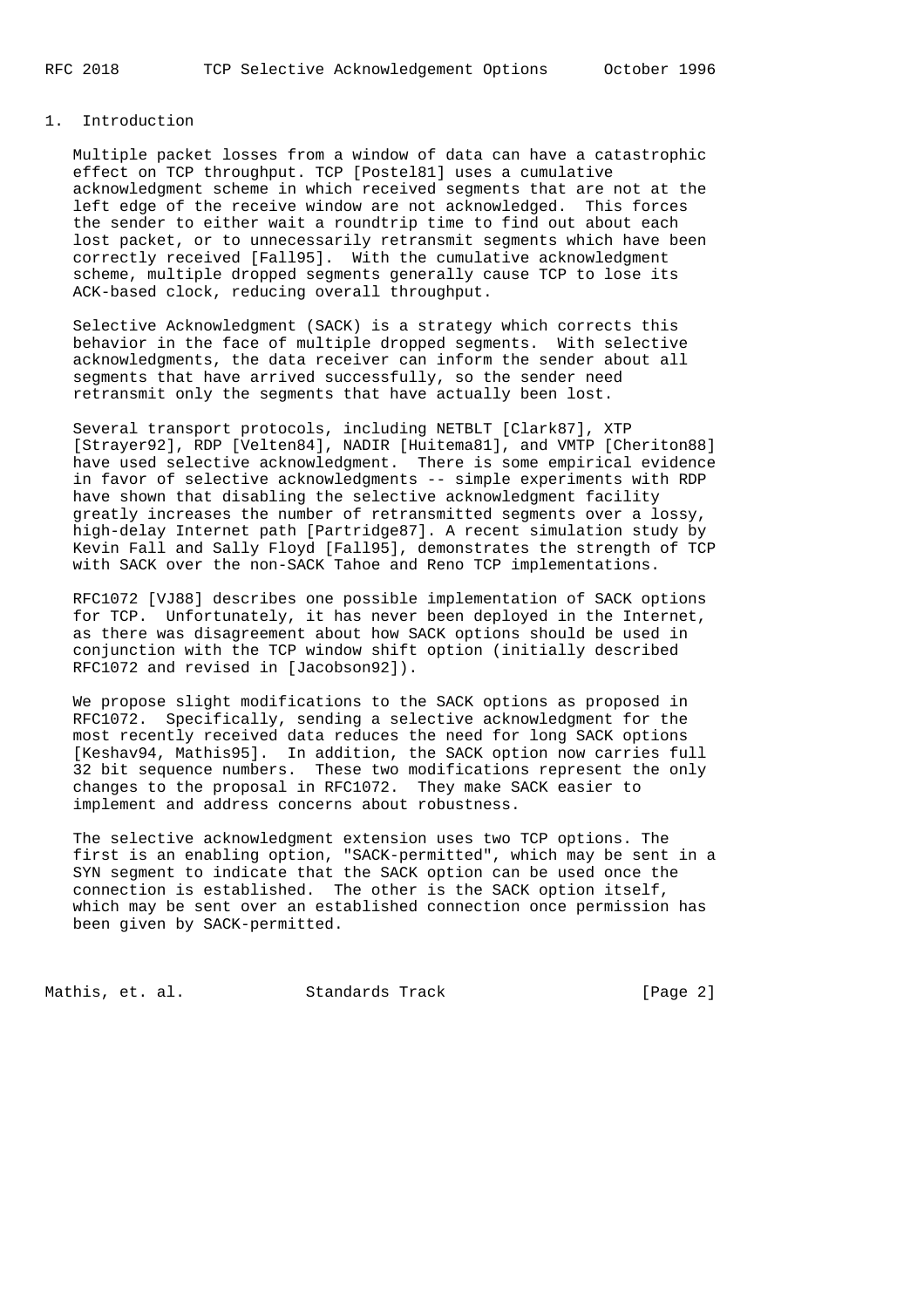The SACK option is to be included in a segment sent from a TCP that is receiving data to the TCP that is sending that data; we will refer to these TCP's as the data receiver and the data sender, respectively. We will consider a particular simplex data flow; any data flowing in the reverse direction over the same connection can be treated independently.

2. Sack-Permitted Option

 This two-byte option may be sent in a SYN by a TCP that has been extended to receive (and presumably process) the SACK option once the connection has opened. It MUST NOT be sent on non-SYN segments.

TCP Sack-Permitted Option:

Kind: 4

 +---------+---------+ | Kind=4 | Length=2| +---------+---------+

3. Sack Option Format

 The SACK option is to be used to convey extended acknowledgment information from the receiver to the sender over an established TCP connection.

TCP SACK Option:

Kind: 5

Length: Variable

 +--------+--------+ | Kind=5 | Length | +--------+--------+--------+--------+ | Left Edge of 1st Block | +--------+--------+--------+--------+ | Right Edge of 1st Block | +--------+--------+--------+--------+ | | / . . . / | | +--------+--------+--------+--------+ | Left Edge of nth Block | +--------+--------+--------+--------+ | Right Edge of nth Block | +--------+--------+--------+--------+

Mathis, et. al. Standards Track [Page 3]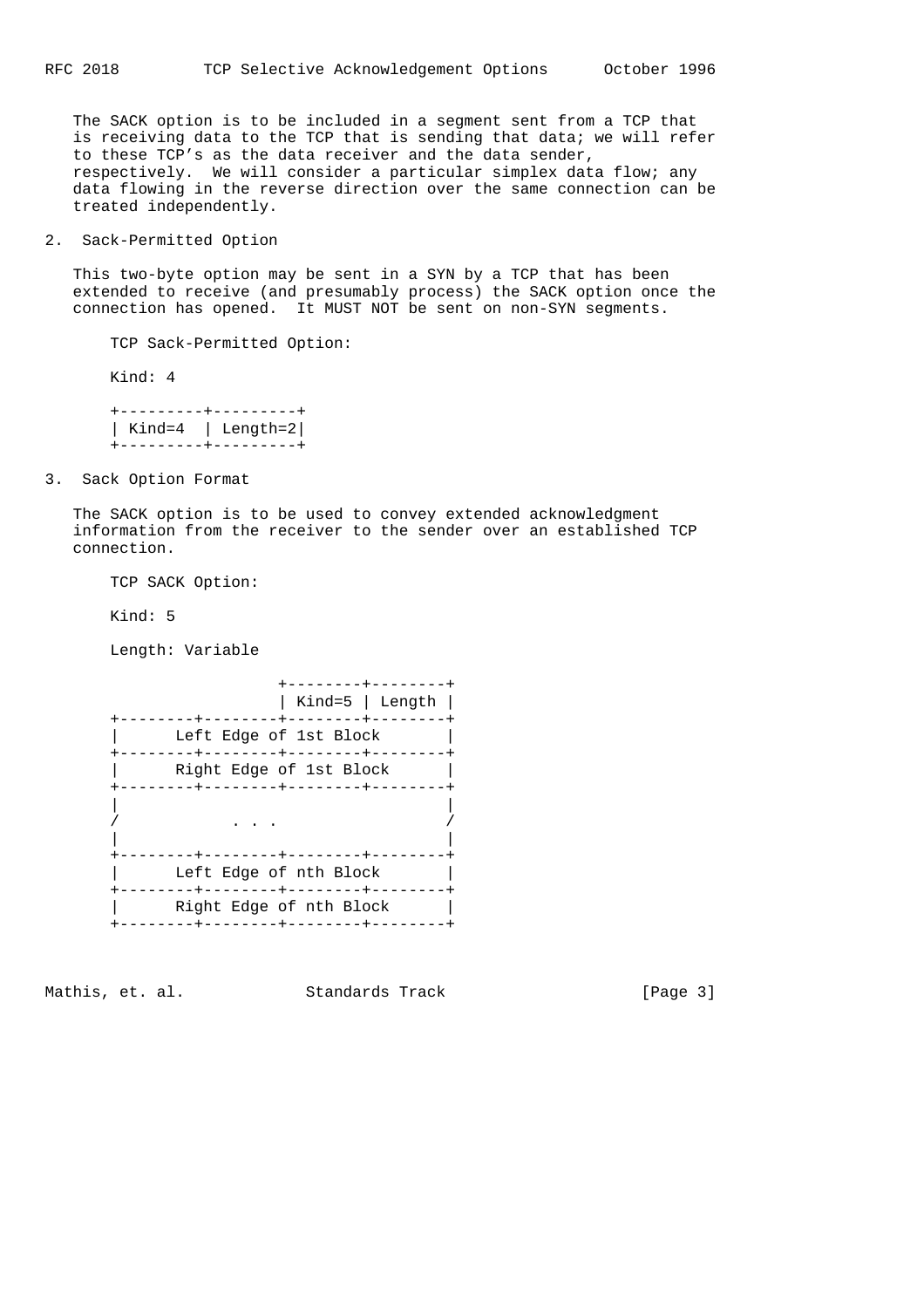The SACK option is to be sent by a data receiver to inform the data sender of non-contiguous blocks of data that have been received and queued. The data receiver awaits the receipt of data (perhaps by means of retransmissions) to fill the gaps in sequence space between received blocks. When missing segments are received, the data receiver acknowledges the data normally by advancing the left window edge in the Acknowledgement Number Field of the TCP header. The SACK option does not change the meaning of the Acknowledgement Number field.

 This option contains a list of some of the blocks of contiguous sequence space occupied by data that has been received and queued within the window.

 Each contiguous block of data queued at the data receiver is defined in the SACK option by two 32-bit unsigned integers in network byte order:

\* Left Edge of Block

This is the first sequence number of this block.

\* Right Edge of Block

 This is the sequence number immediately following the last sequence number of this block.

 Each block represents received bytes of data that are contiguous and isolated; that is, the bytes just below the block, (Left Edge of Block - 1), and just above the block, (Right Edge of Block), have not been received.

 A SACK option that specifies n blocks will have a length of 8\*n+2 bytes, so the 40 bytes available for TCP options can specify a maximum of 4 blocks. It is expected that SACK will often be used in conjunction with the Timestamp option used for RTTM [Jacobson92], which takes an additional 10 bytes (plus two bytes of padding); thus a maximum of 3 SACK blocks will be allowed in this case.

 The SACK option is advisory, in that, while it notifies the data sender that the data receiver has received the indicated segments, the data receiver is permitted to later discard data which have been reported in a SACK option. A discussion appears below in Section 8 of the consequences of advisory SACK, in particular that the data receiver may renege, or drop already SACKed data.

Mathis, et. al. Standards Track [Page 4]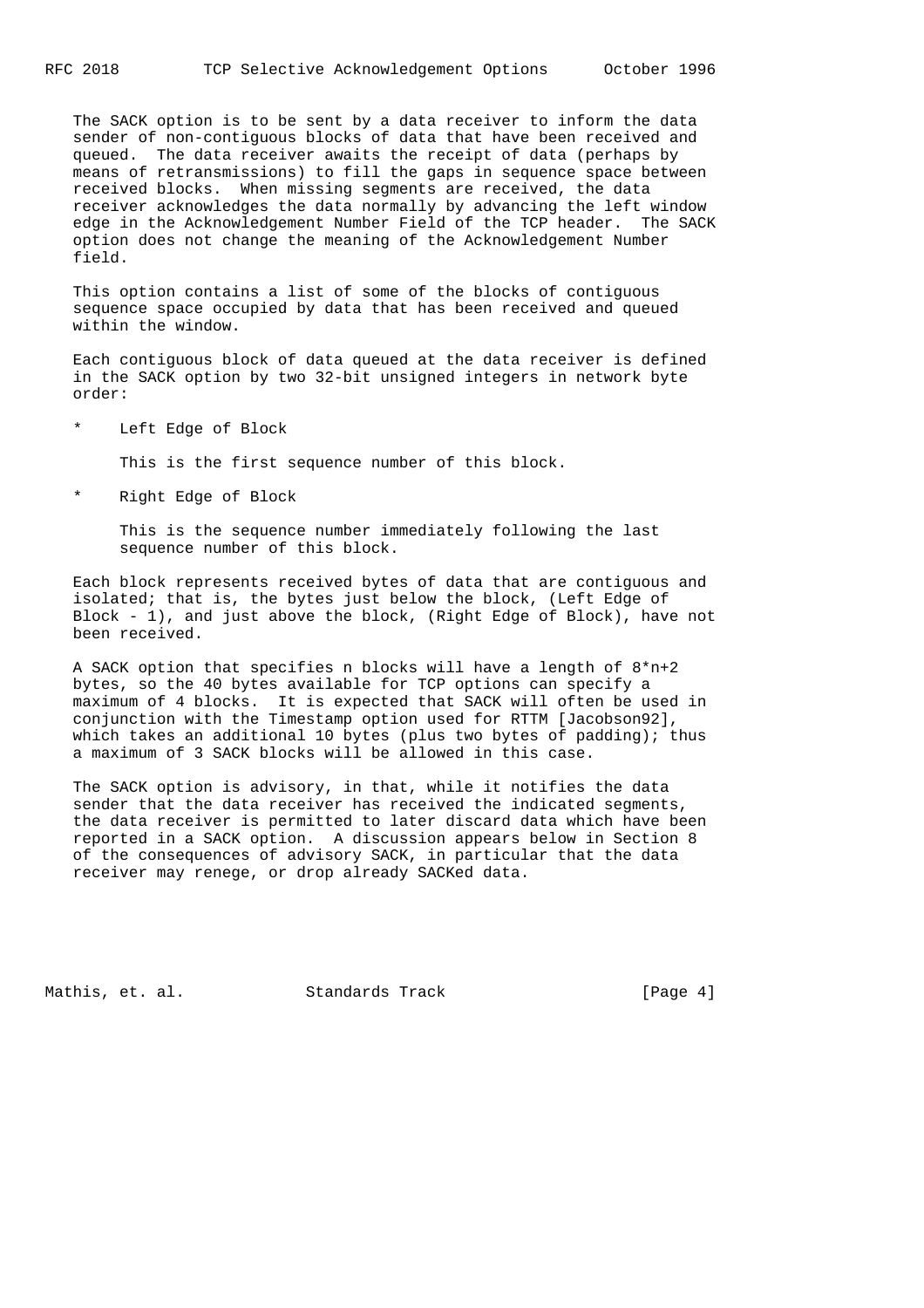4. Generating Sack Options: Data Receiver Behavior

 If the data receiver has received a SACK-Permitted option on the SYN for this connection, the data receiver MAY elect to generate SACK options as described below. If the data receiver generates SACK options under any circumstance, it SHOULD generate them under all permitted circumstances. If the data receiver has not received a SACK-Permitted option for a given connection, it MUST NOT send SACK options on that connection.

 If sent at all, SACK options SHOULD be included in all ACKs which do not ACK the highest sequence number in the data receiver's queue. In this situation the network has lost or mis-ordered data, such that the receiver holds non-contiguous data in its queue. RFC 1122, Section 4.2.2.21, discusses the reasons for the receiver to send ACKs in response to additional segments received in this state. The receiver SHOULD send an ACK for every valid segment that arrives containing new data, and each of these "duplicate" ACKs SHOULD bear a SACK option.

 If the data receiver chooses to send a SACK option, the following rules apply:

 \* The first SACK block (i.e., the one immediately following the kind and length fields in the option) MUST specify the contiguous block of data containing the segment which triggered this ACK, unless that segment advanced the Acknowledgment Number field in the header. This assures that the ACK with the SACK option reflects the most recent change in the data receiver's buffer queue.

 \* The data receiver SHOULD include as many distinct SACK blocks as possible in the SACK option. Note that the maximum available option space may not be sufficient to report all blocks present in the receiver's queue.

 \* The SACK option SHOULD be filled out by repeating the most recently reported SACK blocks (based on first SACK blocks in previous SACK options) that are not subsets of a SACK block already included in the SACK option being constructed. This assures that in normal operation, any segment remaining part of a non-contiguous block of data held by the data receiver is reported in at least three successive SACK options, even for large-window TCP implementations [RFC1323]). After the first SACK block, the following SACK blocks in the SACK option may be listed in arbitrary order.

Mathis, et. al. Standards Track [Page 5]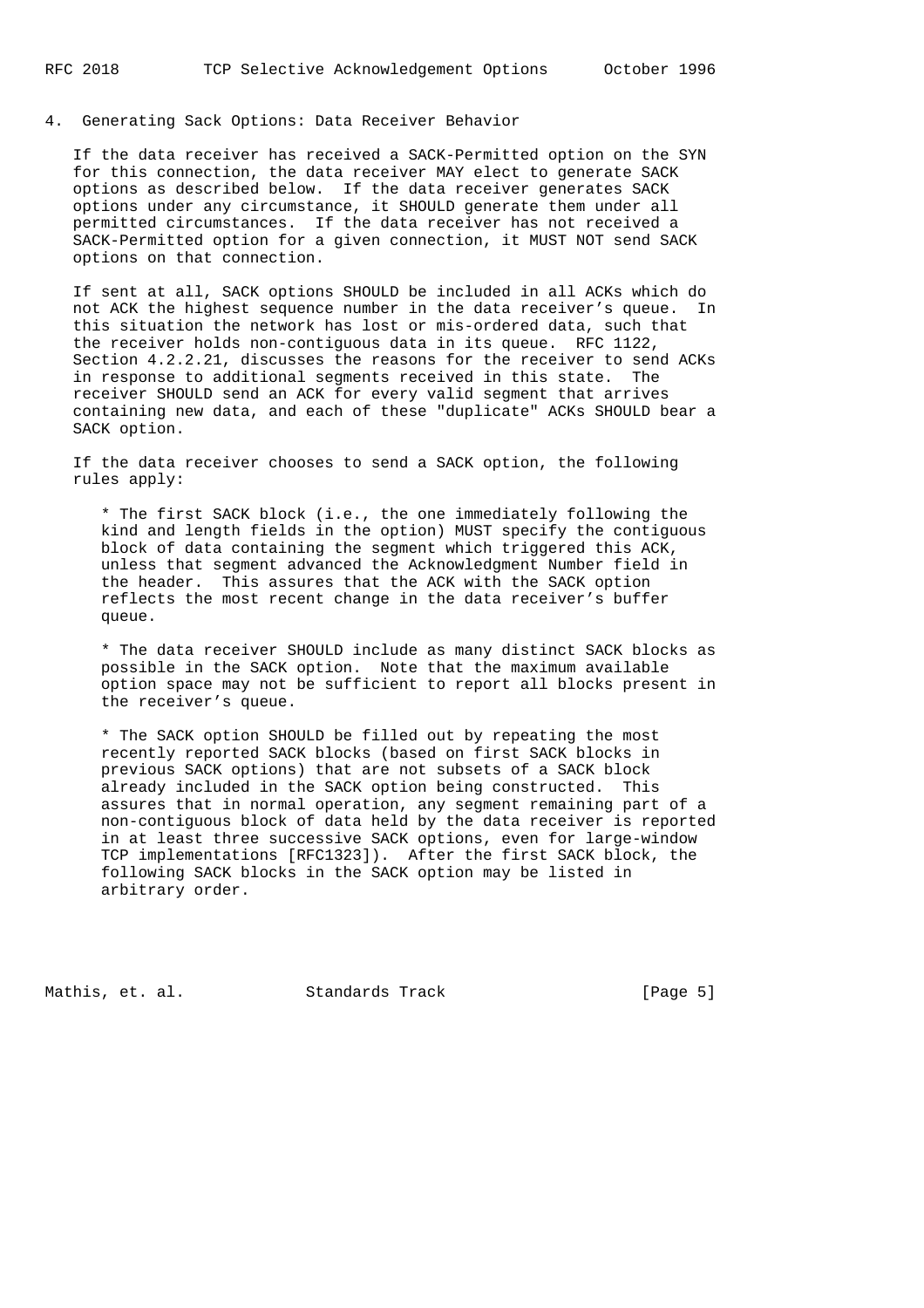It is very important that the SACK option always reports the block containing the most recently received segment, because this provides the sender with the most up-to-date information about the state of the network and the data receiver's queue.

5. Interpreting the Sack Option and Retransmission Strategy: Data Sender Behavior

 When receiving an ACK containing a SACK option, the data sender SHOULD record the selective acknowledgment for future reference. The data sender is assumed to have a retransmission queue that contains the segments that have been transmitted but not yet acknowledged, in sequence-number order. If the data sender performs re-packetization before retransmission, the block boundaries in a SACK option that it receives may not fall on boundaries of segments in the retransmission queue; however, this does not pose a serious difficulty for the sender.

 One possible implementation of the sender's behavior is as follows. Let us suppose that for each segment in the retransmission queue there is a (new) flag bit "SACKed", to be used to indicate that this particular segment has been reported in a SACK option.

 When an acknowledgment segment arrives containing a SACK option, the data sender will turn on the SACKed bits for segments that have been selectively acknowledged. More specifically, for each block in the SACK option, the data sender will turn on the SACKed flags for all segments in the retransmission queue that are wholly contained within that block. This requires straightforward sequence number comparisons.

 After the SACKed bit is turned on (as the result of processing a received SACK option), the data sender will skip that segment during any later retransmission. Any segment that has the SACKed bit turned off and is less than the highest SACKed segment is available for retransmission.

 After a retransmit timeout the data sender SHOULD turn off all of the SACKed bits, since the timeout might indicate that the data receiver has reneged. The data sender MUST retransmit the segment at the left edge of the window after a retransmit timeout, whether or not the SACKed bit is on for that segment. A segment will not be dequeued and its buffer freed until the left window edge is advanced over it.

Mathis, et. al. Standards Track [Page 6]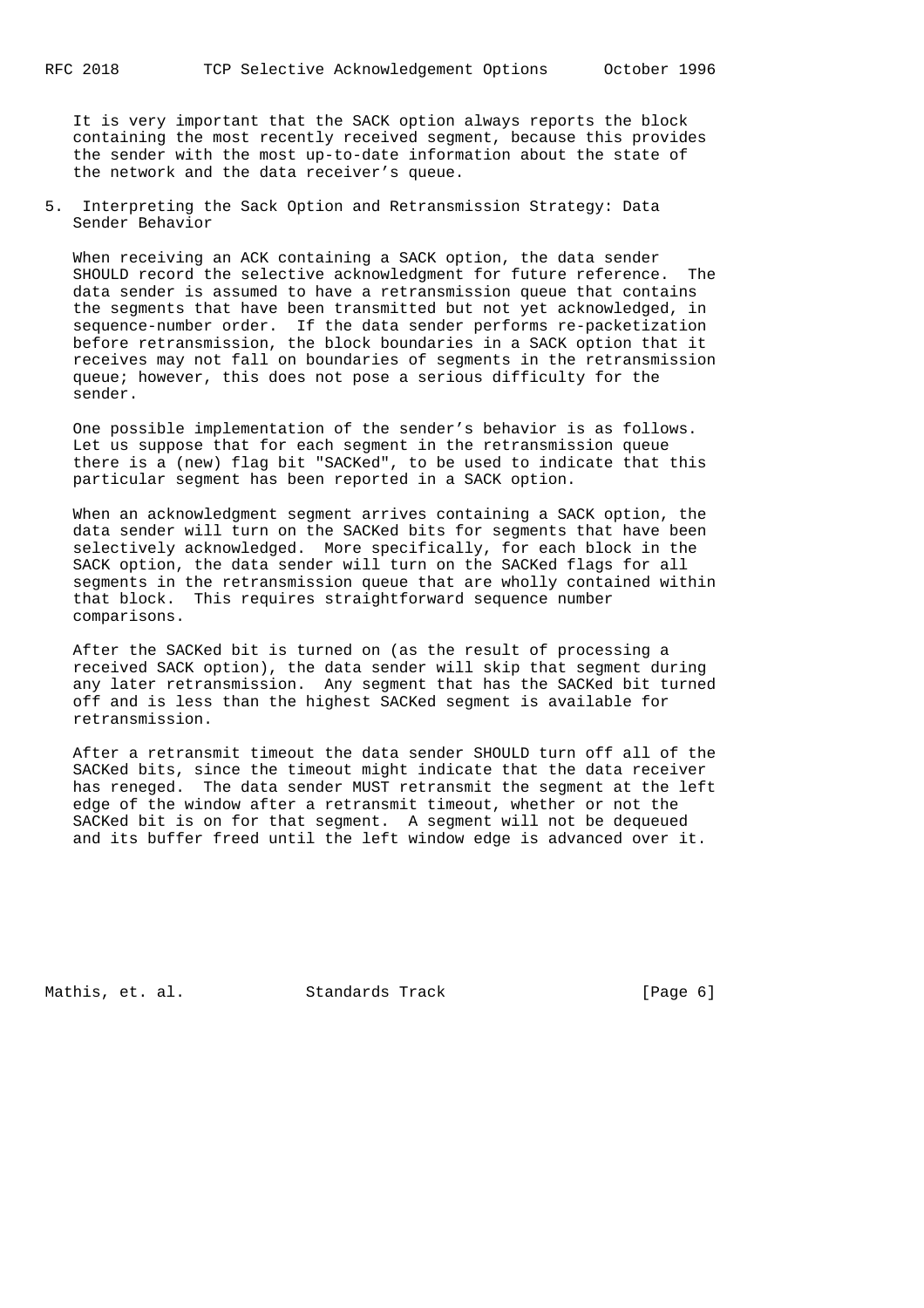#### 5.1 Congestion Control Issues

 This document does not attempt to specify in detail the congestion control algorithms for implementations of TCP with SACK. However, the congestion control algorithms present in the de facto standard TCP implementations MUST be preserved [Stevens94]. In particular, to preserve robustness in the presence of packets reordered by the network, recovery is not triggered by a single ACK reporting out-of order packets at the receiver. Further, during recovery the data sender limits the number of segments sent in response to each ACK. Existing implementations limit the data sender to sending one segment during Reno-style fast recovery, or to two segments during slow-start [Jacobson88]. Other aspects of congestion control, such as reducing the congestion window in response to congestion, must similarly be preserved.

 The use of time-outs as a fall-back mechanism for detecting dropped packets is unchanged by the SACK option. Because the data receiver is allowed to discard SACKed data, when a retransmit timeout occurs the data sender MUST ignore prior SACK information in determining which data to retransmit.

 Future research into congestion control algorithms may take advantage of the additional information provided by SACK. One such area for future research concerns modifications to TCP for a wireless or satellite environment where packet loss is not necessarily an indication of congestion.

## 6. Efficiency and Worst Case Behavior

 If the return path carrying ACKs and SACK options were lossless, one block per SACK option packet would always be sufficient. Every segment arriving while the data receiver holds discontinuous data would cause the data receiver to send an ACK with a SACK option containing the one altered block in the receiver's queue. The data sender is thus able to construct a precise replica of the receiver's queue by taking the union of all the first SACK blocks.

Mathis, et. al. Standards Track [Page 7]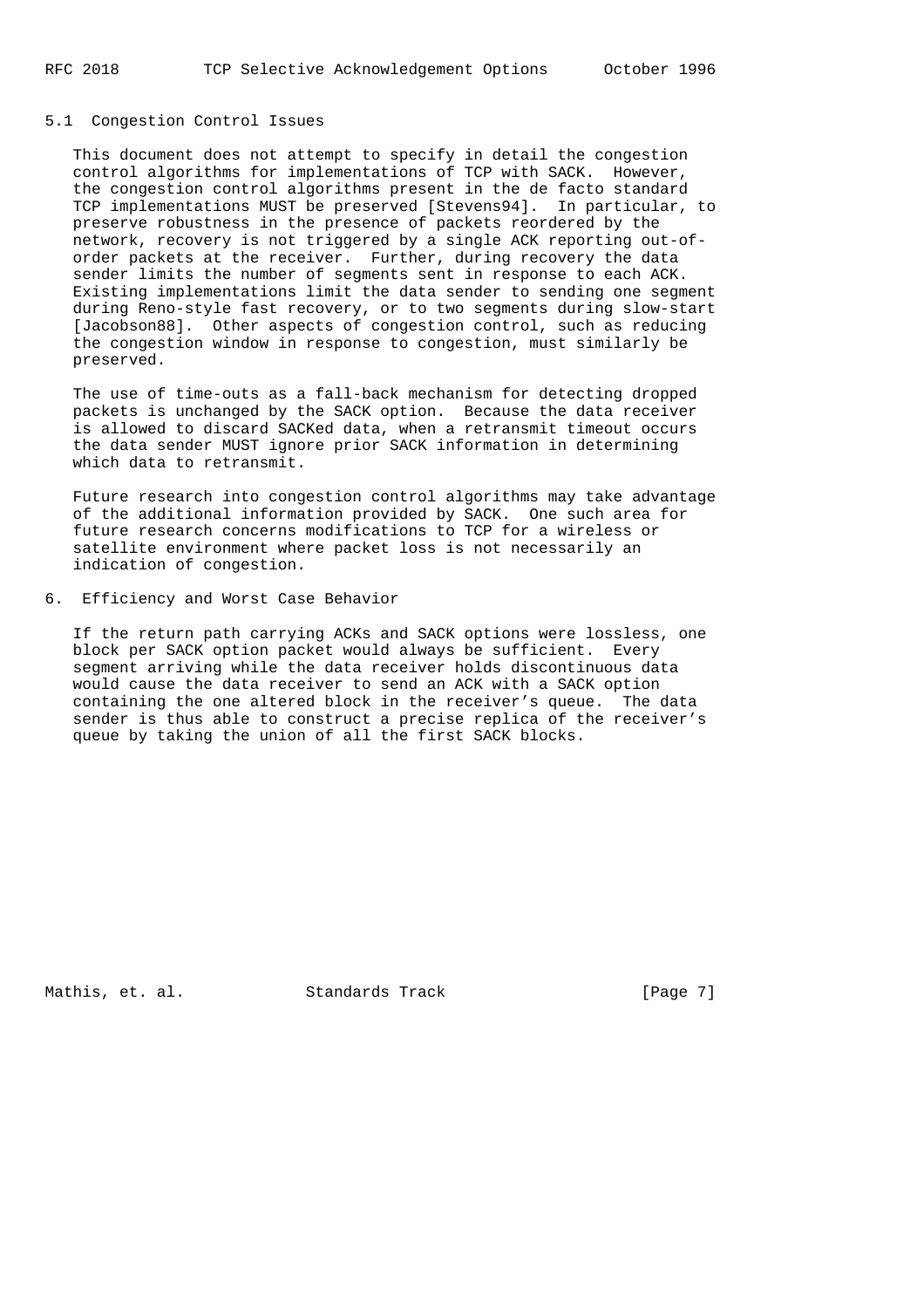Since the return path is not lossless, the SACK option is defined to include more than one SACK block in a single packet. The redundant blocks in the SACK option packet increase the robustness of SACK delivery in the presence of lost ACKs. For a receiver that is also using the time stamp option [Jacobson92], the SACK option has room to include three SACK blocks. Thus each SACK block will generally be repeated at least three times, if necessary, once in each of three successive ACK packets. However, if all of the ACK packets reporting a particular SACK block are dropped, then the sender might assume that the data in that SACK block has not been received, and unnecessarily retransmit those segments.

 The deployment of other TCP options may reduce the number of available SACK blocks to 2 or even to 1. This will reduce the redundancy of SACK delivery in the presence of lost ACKs. Even so, the exposure of TCP SACK in regard to the unnecessary retransmission of packets is strictly less than the exposure of current implementations of TCP. The worst-case conditions necessary for the sender to needlessly retransmit data is discussed in more detail in a separate document [Floyd96].

 Older TCP implementations which do not have the SACK option will not be unfairly disadvantaged when competing against SACK-capable TCPs. This issue is discussed in more detail in [Floyd96].

7. Sack Option Examples

 The following examples attempt to demonstrate the proper behavior of SACK generation by the data receiver.

 Assume the left window edge is 5000 and that the data transmitter sends a burst of 8 segments, each containing 500 data bytes.

 Case 1: The first 4 segments are received but the last 4 are dropped.

 The data receiver will return a normal TCP ACK segment acknowledging sequence number 7000, with no SACK option.

Mathis, et. al. Standards Track [Page 8]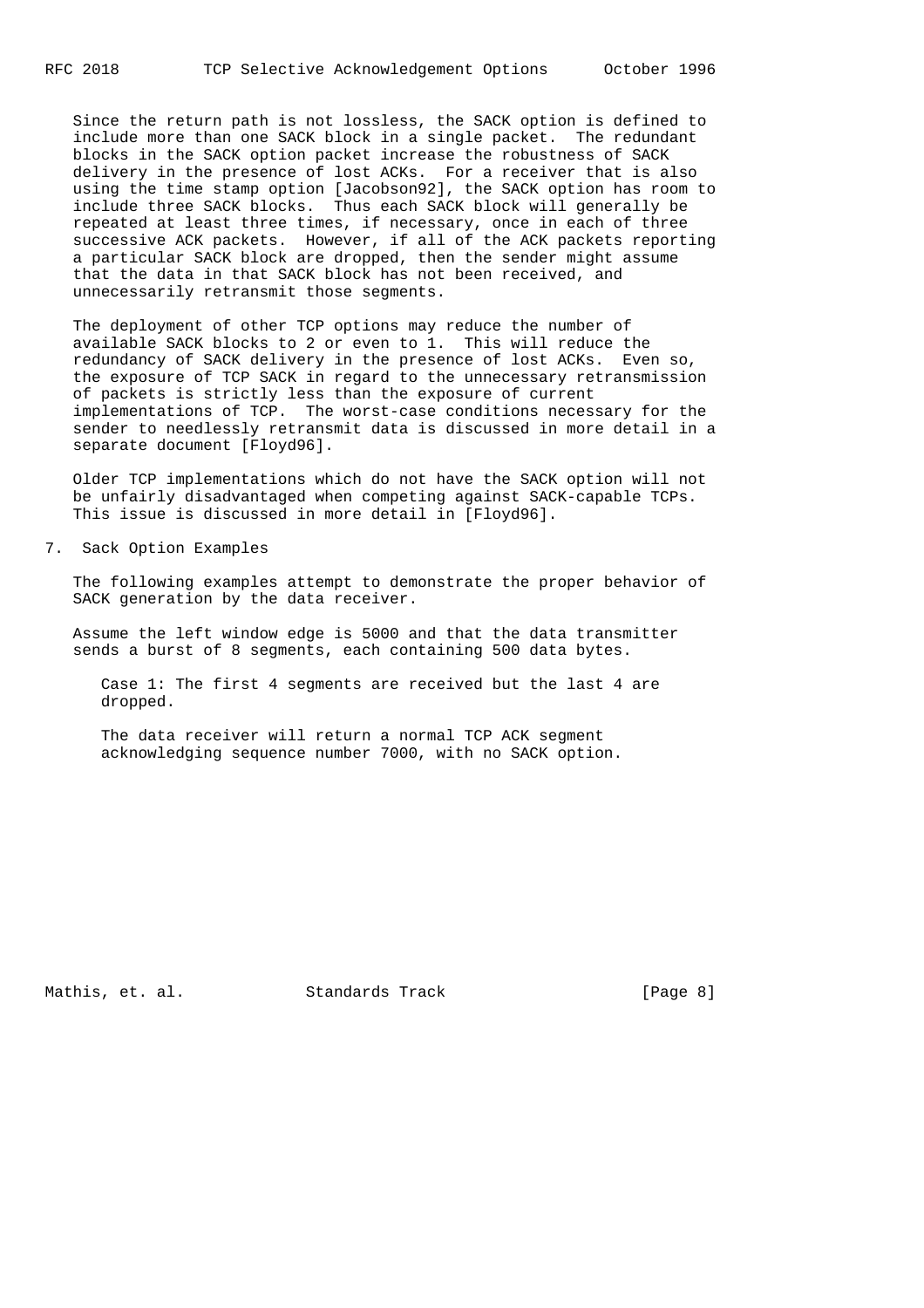Case 2: The first segment is dropped but the remaining 7 are received.

 Upon receiving each of the last seven packets, the data receiver will return a TCP ACK segment that acknowledges sequence number 5000 and contains a SACK option specifying one block of queued data:

| Triggering<br>Segment | ACK    | Left Edge | Right Edge |
|-----------------------|--------|-----------|------------|
| 5000                  | (lost) |           |            |
| 5500                  | 5000   | 5500      | 6000       |
| 6000                  | 5000   | 5500      | 6500       |
| 6500                  | 5000   | 5500      | 7000       |
| 7000                  | 5000   | 5500      | 7500       |
| 7500                  | 5000   | 5500      | 8000       |
| 8000                  | 5000   | 5500      | 8500       |
| 8500                  | 5000   | 5500      | 9000       |
|                       |        |           |            |

 Case 3: The 2nd, 4th, 6th, and 8th (last) segments are dropped.

 The data receiver ACKs the first packet normally. The third, fifth, and seventh packets trigger SACK options as follows:

| Triggering |        | First Block |       | 2nd Block |       | 3rd Block |       |
|------------|--------|-------------|-------|-----------|-------|-----------|-------|
| Segment    |        | Left        | Right | Left      | Right | Left      | Right |
|            |        | Edge        | Edge  | Edge      | Edge  | Edge      | Edge  |
|            |        |             |       |           |       |           |       |
| 5000       | 5500   |             |       |           |       |           |       |
| 5500       | (lost) |             |       |           |       |           |       |
| 6000       | 5500   | 6000        | 6500  |           |       |           |       |
| 6500       | (lost) |             |       |           |       |           |       |
| 7000       | 5500   | 7000        | 7500  | 6000      | 6500  |           |       |
| 7500       | (lost) |             |       |           |       |           |       |
| 8000       | 5500   | 8000        | 8500  | 7000      | 7500  | 6000      | 6500  |
| 8500       | (lost) |             |       |           |       |           |       |
|            |        |             |       |           |       |           |       |

Mathis, et. al. Standards Track [Page 9]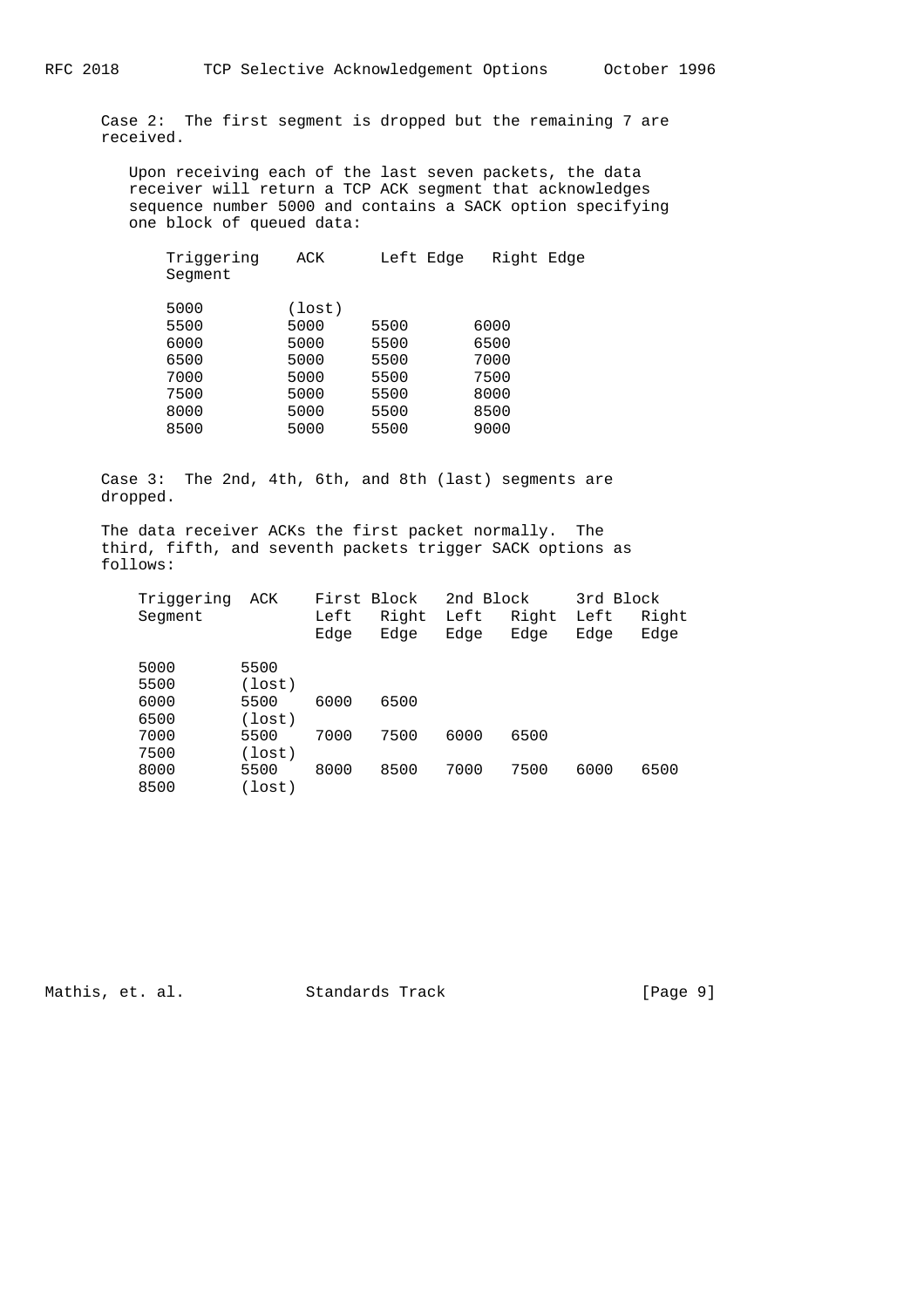Suppose at this point, the 4th packet is received out of order. (This could either be because the data was badly misordered in the network, or because the 2nd packet was retransmitted and lost, and then the 4th packet was retransmitted). At this point the data receiver has only two SACK blocks to report. The data receiver replies with the following Selective Acknowledgment:

| Triggering ACK |      | First Block 2nd Block |      |      |                                     | 3rd Block |      |
|----------------|------|-----------------------|------|------|-------------------------------------|-----------|------|
| Segment        |      | Left<br>Edae          | Edae | Edae | Right Left Right Left Right<br>Edae | Edae      | Edae |
| 6500           | 5500 | 6000                  | 7500 | 8000 | 8500                                |           |      |

 Suppose at this point, the 2nd segment is received. The data receiver then replies with the following Selective Acknowledgment:

| Triggering ACK |      | First Block 2nd Block |                                          |      |      | 3rd Block |      |
|----------------|------|-----------------------|------------------------------------------|------|------|-----------|------|
| Segment        |      | Edae                  | Left Right Left Right Left Right<br>Edae | Edae | Edae | Edae      | Edae |
| 5500           | 7500 | 8000                  | 8500                                     |      |      |           |      |

#### 8. Data Receiver Reneging

 Note that the data receiver is permitted to discard data in its queue that has not been acknowledged to the data sender, even if the data has already been reported in a SACK option. Such discarding of SACKed packets is discouraged, but may be used if the receiver runs out of buffer space.

 The data receiver MAY elect not to keep data which it has reported in a SACK option. In this case, the receiver SACK generation is additionally qualified:

 \* The first SACK block MUST reflect the newest segment. Even if the newest segment is going to be discarded and the receiver has already discarded adjacent segments, the first SACK block MUST report, at a minimum, the left and right edges of the newest segment.

 \* Except for the newest segment, all SACK blocks MUST NOT report any old data which is no longer actually held by the receiver.

 Since the data receiver may later discard data reported in a SACK option, the sender MUST NOT discard data before it is acknowledged by the Acknowledgment Number field in the TCP header.

Mathis, et. al. Standards Track [Page 10]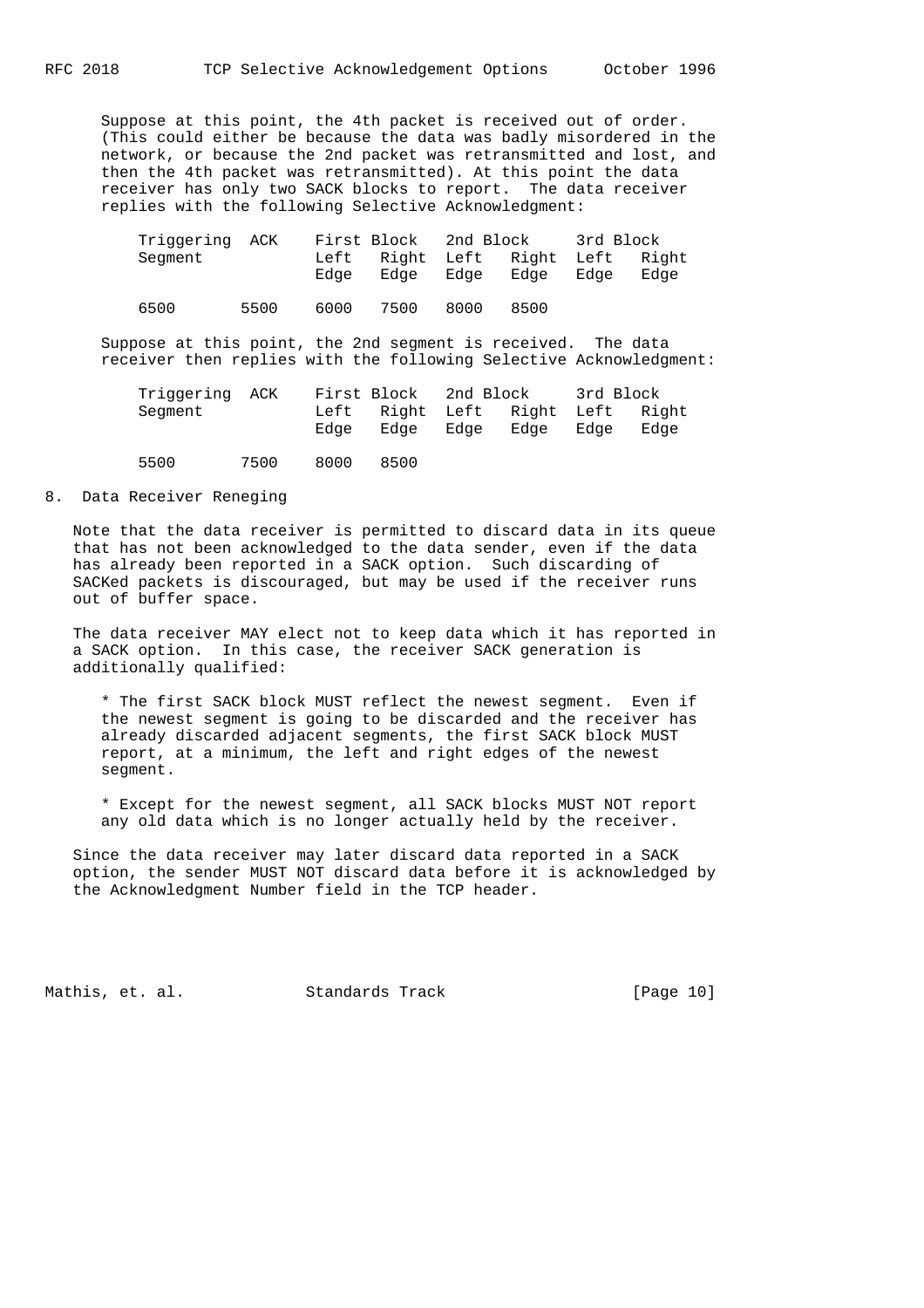## 9. Security Considerations

 This document neither strengthens nor weakens TCP's current security properties.

#### 10. References

 [Cheriton88] Cheriton, D., "VMTP: Versatile Message Transaction Protocol", RFC 1045, Stanford University, February 1988.

 [Clark87] Clark, D., Lambert, M., and L. Zhang, "NETBLT: A Bulk Data Transfer Protocol", RFC 998, MIT, March 1987.

 [Fall95] Fall, K. and Floyd, S., "Comparisons of Tahoe, Reno, and Sack TCP", ftp://ftp.ee.lbl.gov/papers/sacks.ps.Z, December 1995.

 [Floyd96] Floyd, S., "Issues of TCP with SACK", ftp://ftp.ee.lbl.gov/papers/issues\_sa.ps.Z, January 1996.

 [Huitema81] Huitema, C., and Valet, I., An Experiment on High Speed File Transfer using Satellite Links, 7th Data Communication Symposium, Mexico, October 1981.

 [Jacobson88] Jacobson, V., "Congestion Avoidance and Control", Proceedings of SIGCOMM '88, Stanford, CA., August 1988.

 [Jacobson88}, Jacobson, V. and R. Braden, "TCP Extensions for Long- Delay Paths", RFC 1072, October 1988.

 [Jacobson92] Jacobson, V., Braden, R., and D. Borman, "TCP Extensions for High Performance", RFC 1323, May 1992.

 [Keshav94] Keshav, presentation to the Internet End-to-End Research Group, November 1994.

 [Mathis95] Mathis, M., and Mahdavi, J., TCP Forward Acknowledgment Option, presentation to the Internet End-to-End Research Group, June 1995.

[Partridge87] Partridge, C., "Private Communication", February 1987.

 [Postel81] Postel, J., "Transmission Control Protocol - DARPA Internet Program Protocol Specification", RFC 793, DARPA, September 1981.

 [Stevens94] Stevens, W., TCP/IP Illustrated, Volume 1: The Protocols, Addison-Wesley, 1994.

Mathis, et. al. Standards Track [Page 11]